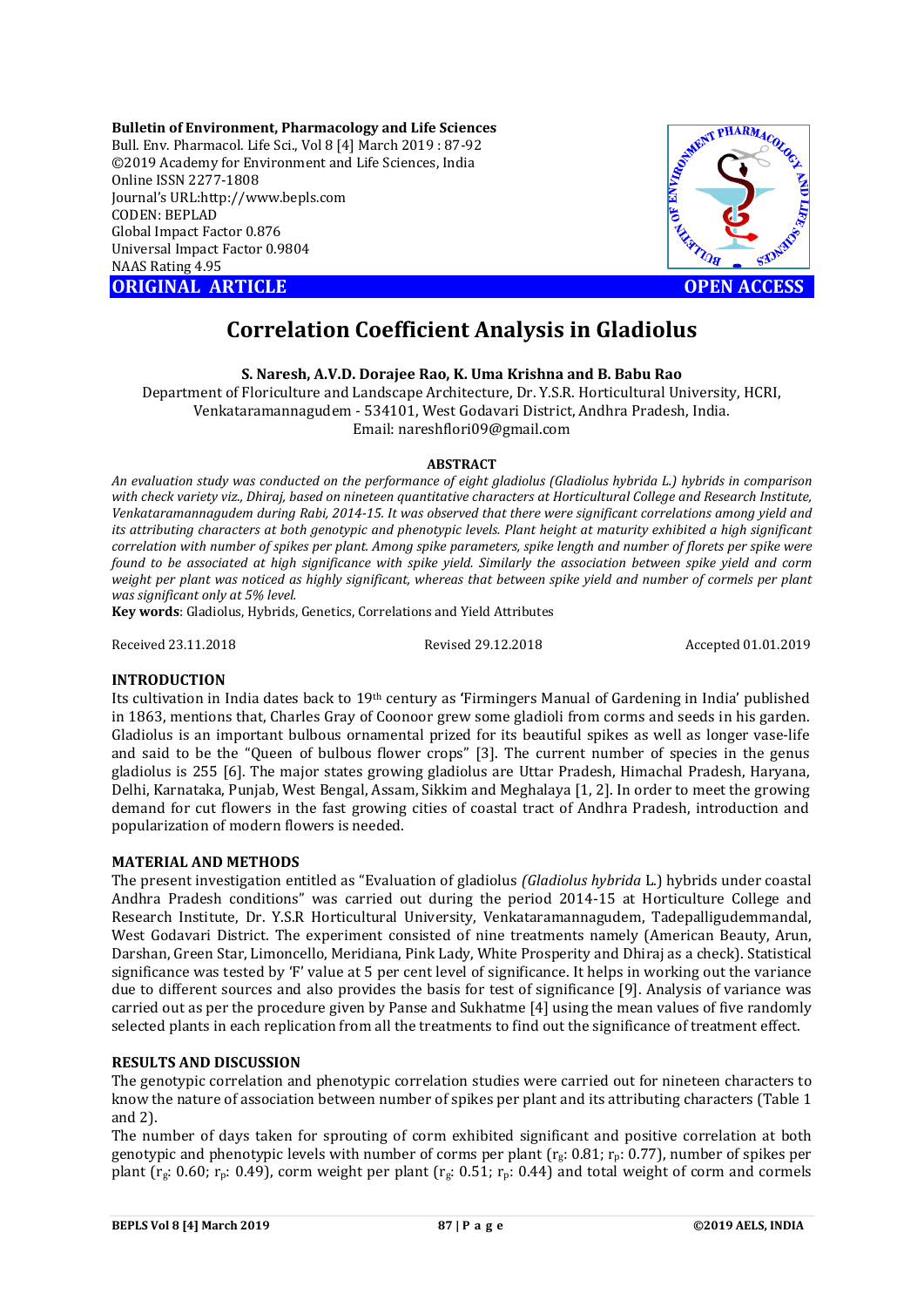per plant ( $r_g$ : 0.43;  $r_p$ : 0.39). Significant and negative correlation was recorded by this parameter with corm diameter ( $r_g$ : -0.69;  $r_p$ : -0.55) and number of leaves per plant ( $r_g$ : -0.63;  $r_p$ : -0.48). Plant height at maturity had a significant and positive correlation with vase life ( $r_g$ : 0.96;  $r_p$ : 0.79), corm diameter ( $r_g$ : 0.88;  $r_p$ : 0.70), floret length ( $r_g$ : 0.86;  $r_p$ : 0.53), floret diameter ( $r_g$ : 0.80;  $r_p$ : 0.46), spike length ( $r_g$ : 0.73;  $r_p$ : 0.68), leaf area per plant at maturity ( $r_g$ : 0.70;  $r_p$ : 0.66), number of cormels per plant ( $r_g$ : 0.60;  $r_p$ : 0.55), number of leaves per plant at maturity ( $r_g$ : 0.56;  $r_p$ : 0.44), number of florets per spike ( $r_g$ : 0.55;  $r_p$ : 0.50), weight of corm and cormels per plant ( $r_g$ : 0.54;  $r_p$ : 0.51) and rachis length ( $r_g$ : 0.42;  $r_p$ : 0.40) at both genotypic and phenotypic levels. The correlations were negatively significant between this parameter and number of corms per plant  $(r_g: -0.41; r_p: -0.40)$ .

Number of leaves per plant at maturity showed significant and positive correlation at both genotypic and phenotypic levels with leaf area per plant at maturity ( $r_g$ : 0.94;  $r_p$ : 0.65), floret diameter ( $r_g$ : 0.80;  $r_p$ : 0.40) and number of cormels per plant ( $r_g$ : 0.84;  $r_p$ : 0.67) whereas, significant and negative correlation was recorded at genotypic and phenotypic level with number of corms per plant ( $r_g$ : -0.55;  $r_p$ : -0.42). Leaf area per plant at maturity exhibited significant and positive correlation with it at both genotypic and phenotypic levels with floret diameter ( $r_g$ : 0.91;  $r_p$ : 0.39), corm diameter ( $r_g$ : 0.79;  $r_p$ : 0.55), number of cormels per plant ( $r_g$ : 0.74;  $r_p$ : 0.66) and vase life ( $r_g$ : 0.72;  $r_p$ : 0.60).

|                | $\mathbbmss{}$ | $\mathbf{x}_2$ | $\aleph$  | X,      | ×,      | $\mathbb{X}$ | $\mathbb{X}_7$ | $\mathbb{X}$ | $\mathbb{X}$ | $\rm X_{10}$ | $\rm _{N11}$ | $\mathbf{X}_{12}$ | $\rm X_{13}$ | $\rm X_{14}$ | $\rm X_{15}$ | $\rm X_{16}$ | $\mathbf{X}_{17}$ | $\rm X_{18}$ | $X_{19}$ | $\mathbf{X}_{20}$ |
|----------------|----------------|----------------|-----------|---------|---------|--------------|----------------|--------------|--------------|--------------|--------------|-------------------|--------------|--------------|--------------|--------------|-------------------|--------------|----------|-------------------|
| $\mathbf{X}_1$ | 1.00           | -0.36          | $-0.48**$ | $-0.34$ | 0.01    | 70.0         | 800            | 0.00         | -0.21        | 0.03         | 0.25         | $-0.13$           | -0.25        | -0.21        | $0.77**$     | $0.44*$      | $-0.55**$         | -0.29        | $0.39*$  | $0.49**$          |
| $\mathbf{X}_2$ |                | 1.00           | $0.44*$   | 0.66**  | 81.0-   | $-0.20$      | $-0.20$        | -0.21        | $0.68**$     | $0.40*$      | $0.50**$     | $0.53**$          | $0.46*$      | ** 97.79     | $-0.40*$     | $0.50**$     | $0.70**$          | $0.55**$     | $0.51**$ | 111               |
| $\mathbf{X}_3$ |                |                | 1.00      | ** 59.0 | 020     | 0.17         | <b>U.11</b>    | 0.12         | 0.34         | 0.15         | <b>LT0-</b>  | 90'0              | $0.40*$      | 0.31         | $-0.42*$     | $0.03\,$     | 0.33              | **79.0       | 0.17     | -0.22             |
| $\mathbf{X}_4$ |                |                |           | 1.00    | $-0.15$ | 81.0-        | $-0.20$        | -0.16        | 670          | 0.05         | $-0.06$      | $0.30\,$          | 0.39*        | $0.60**$     | $-0.34$      | 0.23         | $0.55**$          | ** 99'0      | 0.31     | $-0.13$           |
| $\mathbf{X}_5$ |                |                |           |         | 1.00    | $*86.0$      | $0.96**$       | $0.93**$     | $0.07\,$     | 0.27         | $10.01$      | $-0.49**$         | $-0.15$      | $-0.27$      | $-0.11$      | 0.00         | $-0.33$           | $0.17\,$     | 0.13     | $-0.04$           |
| $\rm X_6$      |                |                |           |         |         | $1.00\,$     | **79.9         | $0.94**$     | $0.08\,$     | 0.31         | 0.04         | $-0.48**$         | -0.16        | -0.27        | $-0.04$      | $0.02\,$     | $-0.35$           | 0.16         | 0.12     | $10.0\,$          |
| $\mathbf{X}_7$ |                |                |           |         |         |              | 1.00           | **96'0       | 60'0         | 0.32         | $0.04\,$     | $-0.51**$         | $-0.15$      | $-0.30$      | $-0.05$      | 90'0         | $-0.34$           | 0.15         | 0.14     | 0.000             |
| $\mathbb{X}_8$ |                |                |           |         |         |              |                | $1.00\,$     | 90'0         | 0.27         | $-0.04$      | $-0.53**$         | $-0.14$      | $-0.31$      | $-0.10$      | $-0.05$      | $-0.33$           | 0.14         | 0.03     | $-0.07$           |
| $\mathbb{X}_9$ |                |                |           |         |         |              |                |              | $1.00\,$     | ** 97.0      | *19.0        | -0.27             | $0.53**$     | 0.66**       | $-0.27$      | $0.62**$     | $0.60**$          | $0.68**$     | $0.49**$ | $0.05\,$          |

Table 1. Phenotypic correlation among yield and its attributing characters in gladiolus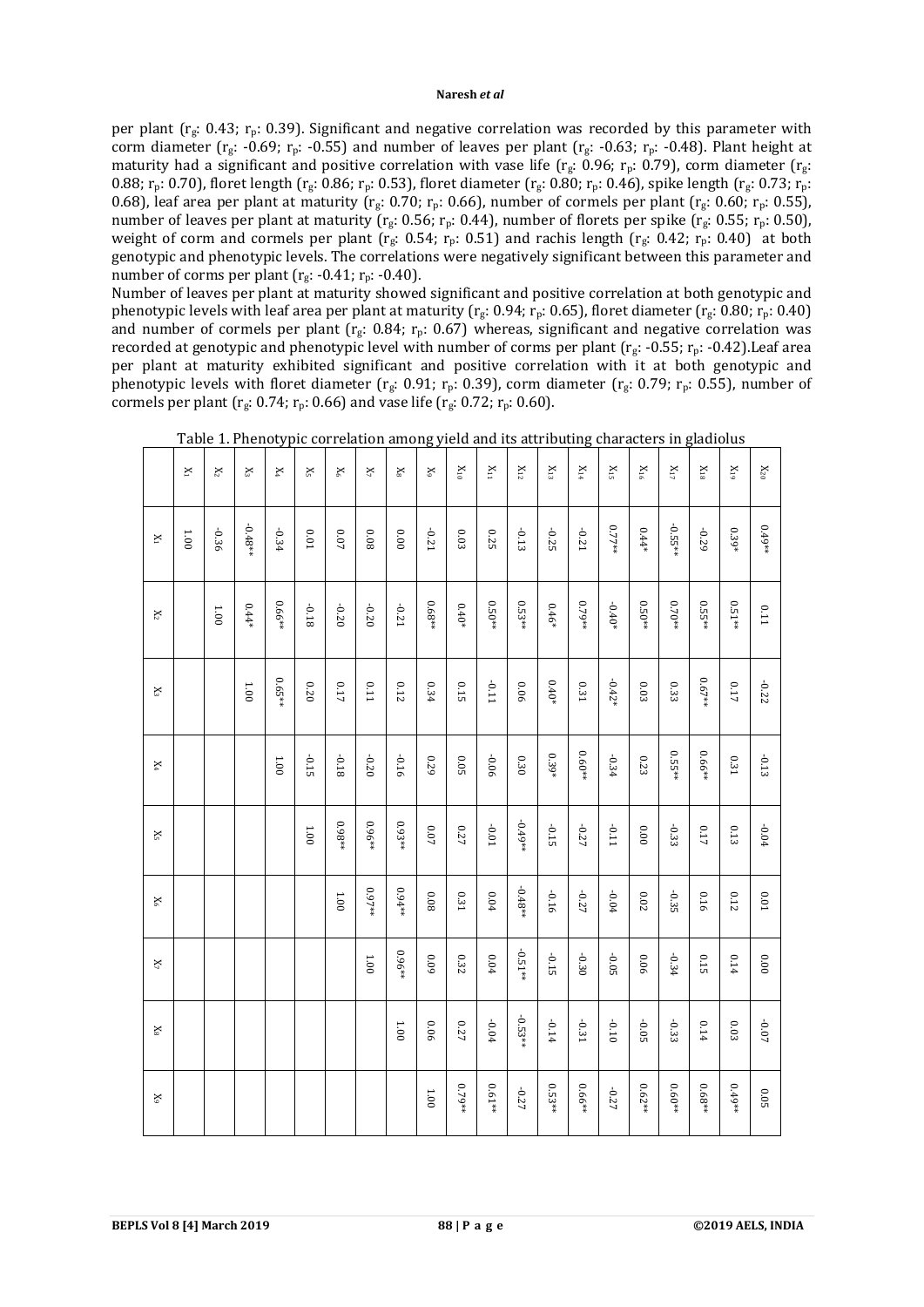| $\mathbf{X}_{10}$ |  |  |  |  | 1.001 | $0.56**$ | 0.34     | $0.38^*$   | $0.48^{\ast\ast}$ | $-0.11$  | $0.52**$ | $0.27\,$    | $0.45*$       | 0.32     | $0.32\,$ |
|-------------------|--|--|--|--|-------|----------|----------|------------|-------------------|----------|----------|-------------|---------------|----------|----------|
| $\mathbf{X}_{11}$ |  |  |  |  |       | $1.00\,$ | $0.45*$  | $60^\circ$ | $0.45*$           | $0.22\,$ | $0.62**$ | $0.21\,$    | 0.19          | $0.48**$ | $0.51**$ |
| $\mathbf{X}_{12}$ |  |  |  |  |       |          | $1.00\,$ | 0.66**     | $0.57**$          | $60.09$  | $0.42*$  | $0.68^{**}$ | $0.43*$       | 0.28     | $0.07\,$ |
| $\mathbf{X}_{13}$ |  |  |  |  |       |          |          | $1.00\,$   | $0.33\,$          | $-0.41*$ | 0.35     | $0.54**$    | $0.58**$      | 0.29     | $-0.17$  |
| $\rm X_{14}$      |  |  |  |  |       |          |          |            | $1.00\,$          | $-0.22$  | $0.47*$  | $0.64**$    | $0.44*$       | 0.36     | $0.65**$ |
| $\rm X_{15}$      |  |  |  |  |       |          |          |            |                   | $1.00\,$ | $0.20\,$ | $-0.52**$   | $-0.25$       | 0.16     | $0.70**$ |
| $\rm X_{16}$      |  |  |  |  |       |          |          |            |                   |          | $1.00\,$ | $0.22\,$    | $0.44*$       | $0.92**$ | $0.49**$ |
| $\mathbf{X}_{17}$ |  |  |  |  |       |          |          |            |                   |          |          | 1.00        | $0.48**$      | 0.14     | $-0.25$  |
| $\mathbf{X}_{18}$ |  |  |  |  |       |          |          |            |                   |          |          |             | $00\,{\rm I}$ | $0.47*$  | 0.16     |
| $\rm X_{19}$      |  |  |  |  |       |          |          |            |                   |          |          |             |               | 1.001    | $0.52**$ |

|                                             |                |              |              |              | Table 2. Genotypic correlation among yield and its attributing characters in gladiolus |                           |         |              |                           |              |                   |              |                   |              |              |                   |                   |              |            |                            |
|---------------------------------------------|----------------|--------------|--------------|--------------|----------------------------------------------------------------------------------------|---------------------------|---------|--------------|---------------------------|--------------|-------------------|--------------|-------------------|--------------|--------------|-------------------|-------------------|--------------|------------|----------------------------|
|                                             | $\mathbbmss{}$ | $\mathbb{X}$ | $\mathbb{X}$ | $\mathsf{X}$ | ×                                                                                      | $\mathsf{X}^{\mathsf{c}}$ | ×       | $\mathbf{x}$ | $\mathbf{X}^{\mathrm{c}}$ | $\rm X_{10}$ | $\mathbf{X}_{11}$ | $\rm X_{12}$ | $\rm X_{13}$      | $\rm _{N14}$ | $\rm X_{15}$ | $\rm X_{16}$      | $\mathbf{X}_{17}$ | $\rm _{X18}$ | <b>X19</b> | $\mathbf{X}_{\mathbf{20}}$ |
| $\mathbf{X}$                                | 1.00           | $-0.37$      | $-0.63**$    | $-0.37$      | 0.04                                                                                   | 0.15                      | 60'0    | <b>U.11</b>  | $-0.23$                   | 0.10         | 870               | $-0.18$      | $-0.36$           | $-0.26$      | $0.81**$     | $0.51^{\ast\ast}$ | **69'0-           | $-0.32$      | $0.43*$    | $0.60**$                   |
| $X_2$                                       |                | 001          | 0.56**       | $0.70**$     | -0.27                                                                                  | -0.21                     | $-0.24$ | $-0.28$      | $0.73**$                  | $0.42*$      | $0.55**$          | $0.86**$     | $0.80^{\ast\ast}$ | 0.96**       | $-0.41*$     | $0.54**$          | $0.88^{\ast\ast}$ | $0.60**$     | $0.54**$   | 0.12                       |
| $\mathbb{X}% _{0}^{X\rightarrow\mathbb{R}}$ |                |              | 1.00         | $0.94**$     | 0.40                                                                                   | 0.32                      | 0.30    | 0.36         | 0.37                      | <b>0.21</b>  | $-0.28$           | 670          | $0.80^{\ast\ast}$ | 0.36         | $-0.55$ **   | 0.11              | 0.36              | $0.84**$     | 020        | $-0.32$                    |
| $\mathbf{X}_4$                              |                |              |              | $00^{\circ}$ | $-0.24$                                                                                | -0.30                     | $-0.34$ | $-0.34$      | 0.32                      | 60'0         | $-0.10$           | 0.32         | $0.91**$          | $0.72**$     | $-0.35$      | 670               | 0.79**            | $0.74**$     | 0.36       | $-0.14$                    |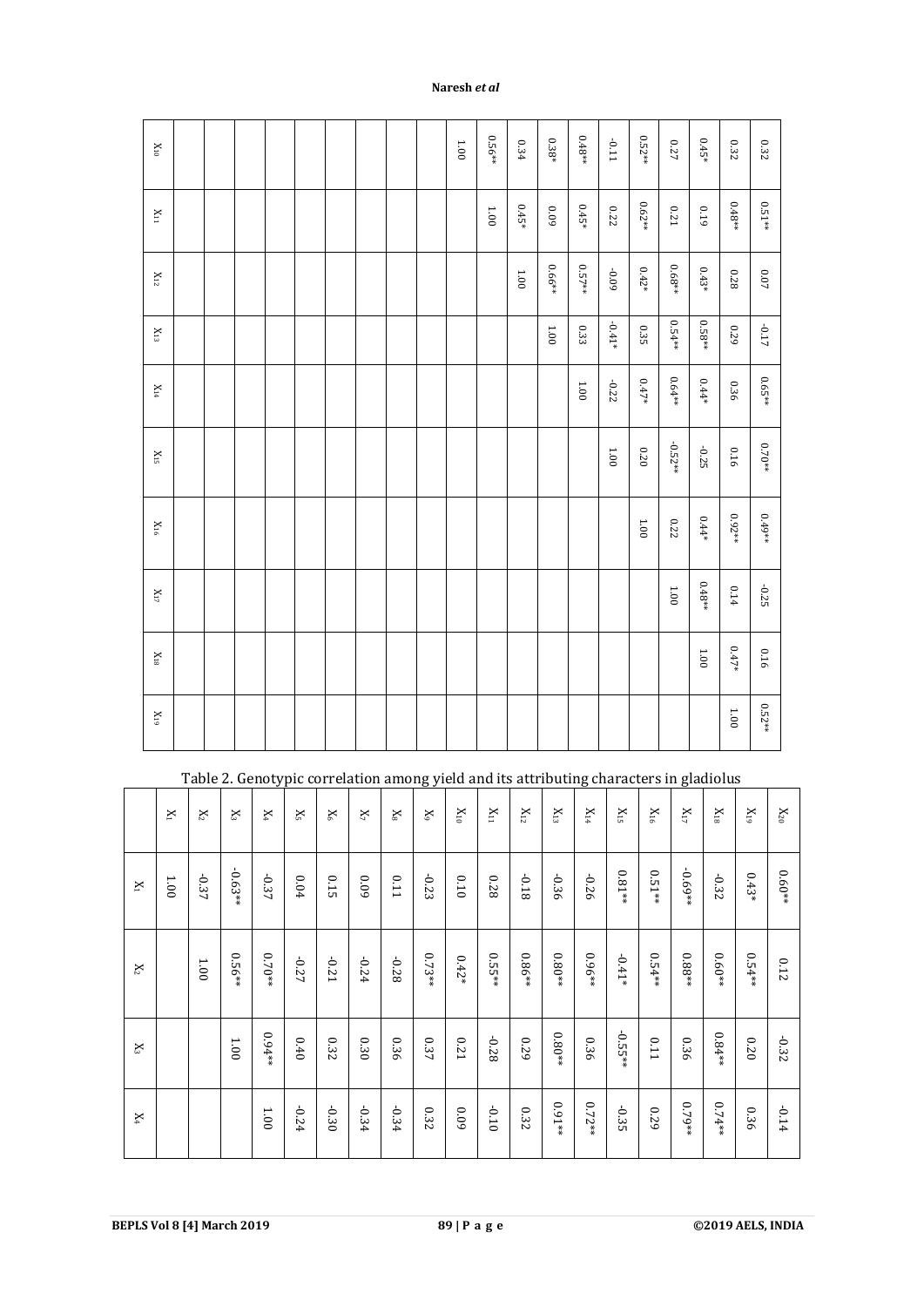| $\mathbf{X}_5$    |  |  | $1.00\,$ | **66.0   | $0.98**$ | $0.96**$ | $0.12\,$ | $0.30\,$          | -0.06    | $-0.64**$ | -0.28    | -0.36    | $-0.25$   | 0.000    | $-0.35$   | $0.31\,$          | 0.16          | $0.05\,$ |
|-------------------|--|--|----------|----------|----------|----------|----------|-------------------|----------|-----------|----------|----------|-----------|----------|-----------|-------------------|---------------|----------|
| $\mathbf{X}_6$    |  |  |          | $1.00\,$ | 0.99**   | $0.97**$ | $0.13\,$ | 0.35              | $0.15\,$ | $-0.63**$ | $-0.24$  | $-0.37$  | $0.04\,$  | $0.03\,$ | $-0.37$   | $0.30\,$          | 0.16          | $0.08\,$ |
| $\mathbf{X}_7$    |  |  |          |          | $1.00\,$ | $0.98**$ | 0.15     | $0.37\,$          | $0.07\,$ | $-0.59**$ | $-0.21$  | $-0.36$  | $0.02\,$  | 0.14     | $-0.37$   | 870               | 0.16          | $0.04\,$ |
| $\mathbf{x}_8$    |  |  |          |          |          | $1.00\,$ | $0.11\,$ | $0.34\,$          | $-0.07$  | $-0.63**$ | $-0.22$  | $-0.34$  | $-0.15$   | 90'0-    | $-0.37$   | $0.28\,$          | 90'0          | $60.09$  |
| $\mathbf{X}_9$    |  |  |          |          |          |          | $1.00\,$ | $0.87^{\ast\ast}$ | **89'    | 0.35      | $0.84**$ | $0.75**$ | $-0.34$   | $0.65**$ | $0.72**$  | $0.80^{\ast\ast}$ | $0.50**$      | 90'0     |
| $\rm X_{10}$      |  |  |          |          |          |          |          | 1.001             | $0.58**$ | 0.35      | $0.67**$ | $0.53**$ | $-0.12$   | $0.62**$ | 0.34      | $0.59**$          | $0.37\,$      | $0.37\,$ |
| $\mathbf{X}_{11}$ |  |  |          |          |          |          |          |                   | $1.00\,$ | $0.54**$  | $0.11\,$ | $0.65**$ | 0.29      | **47.0   | 0.26      | $0.27\,$          | $0.60**$      | $0.67**$ |
| $\mathbf{X}_{12}$ |  |  |          |          |          |          |          |                   |          | $1.00$    | $0.73**$ | ** 96.9  | $-0.28$   | 0.66**   | $0.98**$  | 0.64**            | $0.35\,$      | 60'0     |
| $\rm X_{13}$      |  |  |          |          |          |          |          |                   |          |           | $1.00\,$ | 0.36     | $-0.69**$ | $0.37\,$ | **96'0    | $0.89**$          | $0.37\,$      | $-0.34$  |
| $X_{14}$          |  |  |          |          |          |          |          |                   |          |           |          | $1.001$  | ò<br>233  | 0.56 **  | $0.93**$  | $0.60**$          | $\circ$<br>37 | $0.74**$ |
| $\rm X_{15}$      |  |  |          |          |          |          |          |                   |          |           |          |          | 1.001     | 0.23     | $-0.71**$ | $-0.26$           | 717           | $0.80**$ |
| $\rm X_{16}$      |  |  |          |          |          |          |          |                   |          |           |          |          |           | 1.00     | 020       | $0.49**$          | $0.93**$      | $0.51**$ |
| $\mathbf{X}_{17}$ |  |  |          |          |          |          |          |                   |          |           |          |          |           |          | $1.001$   | $0.63**$          | 0.18          | $-0.37$  |
| $\rm X_{18}$      |  |  |          |          |          |          |          |                   |          |           |          |          |           |          |           | $1.001\,$         | $0.51**$      | 0.23     |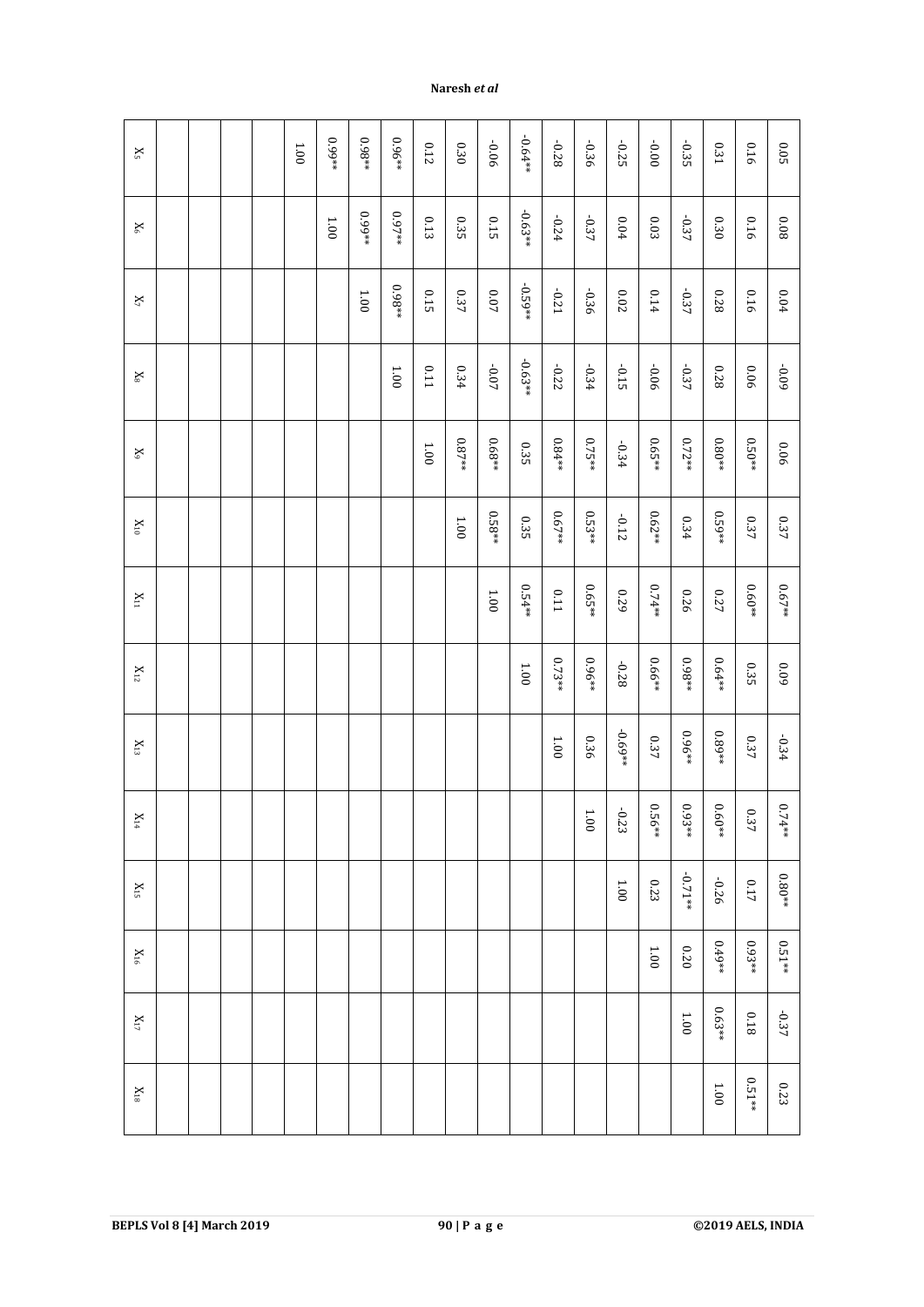| $X_{19}$                                         |                                                                                                |  |          |  |  |                                                                |                      |           |  |                                            |  |                                                   |                            |  |  |  |                                                 |                          | 1.00 | <u>়</u><br>UП<br>UП |  |
|--------------------------------------------------|------------------------------------------------------------------------------------------------|--|----------|--|--|----------------------------------------------------------------|----------------------|-----------|--|--------------------------------------------|--|---------------------------------------------------|----------------------------|--|--|--|-------------------------------------------------|--------------------------|------|----------------------|--|
|                                                  | * Significant at $p = 0.05$ probability (0.38) ** Significant at $p = 0.01$ probability (0.48) |  |          |  |  |                                                                |                      |           |  |                                            |  |                                                   |                            |  |  |  |                                                 |                          |      |                      |  |
|                                                  | $X_1$ : Days taken for sprouting of                                                            |  | corm     |  |  |                                                                |                      | emergence |  | X <sub>6</sub> : Days taken for full spike |  | $X_{11}$ : Number of florets per                  | spike                      |  |  |  | X <sub>16</sub> : Corm weight per<br>plant      |                          |      |                      |  |
|                                                  | $X_2$ : Plant height at maturity                                                               |  |          |  |  | X <sub>7</sub> : Days taken for basal floret<br>to show colour |                      |           |  |                                            |  |                                                   | $X_{12}$ : Floret length   |  |  |  |                                                 | $X_{17}$ : Corm diameter |      |                      |  |
|                                                  | $X_3$ : Number of leaves per plant at                                                          |  | maturity |  |  | X <sub>8</sub> : Days taken for basal floret<br>fully open     |                      |           |  |                                            |  |                                                   | $X_{13}$ : Floret diameter |  |  |  | $X_{18}$ : Number of cormels<br>per plant       |                          |      |                      |  |
| X <sub>4</sub> : Leaf area per plant at          | X <sub>9</sub> : Spike length                                                                  |  |          |  |  |                                                                | $X_{14}$ : Vase life |           |  |                                            |  | $X_{19}$ : Weight of corm and<br>cormel per plant |                            |  |  |  |                                                 |                          |      |                      |  |
| X <sub>5</sub> : Days taken for spike initiation |                                                                                                |  |          |  |  | $X_{10}$ : Rachis length                                       |                      |           |  |                                            |  | $X_{15}$ : Number of corms per<br>plant           |                            |  |  |  | X <sub>20</sub> : Number of spikes<br>per plant |                          |      |                      |  |

The number of days taken for spike initiation exhibited significant and positive correlation with at both genotypic and phenotypic levels with days taken for full spike emergence ( $r_g$ : 0.99;  $r_p$ : 0.98), days taken for basal floret to show colour ( $r_g$ : 0.98;  $r_p$ : 0.96) and days taken for basal floret to fully open ( $r_g$ : 0.96;  $r_p$ : 0.93) whereas, significant and negative correlation with floret length ( $r_g$ : -0.64;  $r_p$ : -0.49) at both genotypic and phenotypic levels.The number of days taken for full spike emergence was recorded significant and positive correlation with at both genotypic and phenotypic levels with days taken for basal floret to show colour (rg: 0.99; r<sub>p</sub>: 0.97) and days taken for basal floret to fully open (rg: 0.97; r<sub>p</sub>: 0.94) whereas, significant and negative correlation with floret length  $(r_g: -0.63; r_p: -0.48)$  at both genotypic and phenotypic levels.Days taken for basal floret to show colour exhibited significant and positive correlation with at both genotypic and phenotypic levels with days taken for basal floret to fully open ( $r_g$ : 0.98;  $r_p$ : 0.96) whereas, significant and negative correlation with floret length ( $r_g$ : -0.59;  $r_p$ : -0.51) at both genotypic and phenotypic levels. The number of days taken for basal floret to fully open was found to record significant and negative correlation at both genotypic and phenotypic levels with floret length  $(r_g: -)$  $0.63$ ; r<sub>p</sub>: -0.59).

Spike length exhibited significant and positive correlation with rachis length ( $r_g$ : 0.87;  $r_p$ : 0.79), floret diameter (rg: 0.84; r<sub>p</sub>: 0.53), number of cormels per plant (rg: 0.80; r<sub>p</sub>: 0.68), vase life (rg: 0.75; r<sub>p</sub>: 0.66), corm diameter ( $r_g$ : 0.72;  $r_p$ : 0.60), corm weight per plant ( $r_g$ : 0.65;  $r_p$ : 0.63), number of florets per spike  $(r_g: 0.68; r_p: 0.61)$  and weight of corm and cormels per plant  $(r_g: 0.50; r_p: 0.49)$  at both genotypic and phenotypic levels.

Rachis length was significantly and positively correlated at both genotypic and phenotypic levels with floret diameter ( $r_g$ : 0.67;  $r_p$ : 0.38), corm weight per plant ( $r_g$ : 0.62;  $r_p$ : 0.52), number of cormels per plant  $(r_g: 0.59; r_p: 0.45)$ , number of florets per spike  $(r_g: 0.53; r_p: 0.48)$  and vase life  $(r_g: 0.53; r_p: 0.48)$ . Number of florets per spike had a significant and positive correlation at both genotypic and phenotypic levels with corm weight per plant ( $r_g$ : 0.74;  $r_p$ : 0.62), number of spikes per plant ( $r_g$ : 0.67;  $r_p$ : 0.51), vase life ( $r_g$ : 0.65;  $r_p$ : 0.45), weight of corm and cormels per plant ( $r_g$ : 0.60;  $r_p$ : 0.48) and floret length ( $r_g$ : 0.54;  $r_p$ : 0.45). Floret length exhibited significant and positive correlation at both genotypic and phenotypic levels with corm diameter ( $r_g$ : 0.98;  $r_p$ : 0.96), vase life ( $r_g$ : 0.96;  $r_p$ : 0.57), floret diameter ( $r_g$ : 0.73;  $r_p$ : 0.66), corm weight per plant (r<sub>g</sub>: 0.66; r<sub>p</sub>: 0.42) and number of cormels per plant (r<sub>g</sub>: 0.64; r<sub>p</sub>: 0.43). Floret diameter exhibited significant and positive correlation at both genotypic and phenotypic levels with corm diameter ( $r_g$ : 0.96;  $r_p$ : 0.54) and number of cormels per plant ( $r_g$ : 0.89;  $r_p$ : 0.58) whereas, the trait was negatively and significantly correlated with number of corms per plant ( $r_g$ : -0.69;  $r_p$ : -0.41).

Significant and positive correlation at both genotypic and phenotypic levels was recorded by vase life with corm diameter ( $r_g$ : 0.93;  $r_p$ : 0.64), number of spikes per plant ( $r_g$ : 0.74;  $r_p$ : 0.65), number of cormels per plant ( $r_g$ : 0.60;  $r_p$ : 0.44) and corm weight per palnt ( $r_g$ : 0.56;  $r_p$ : 0.47).Number of corms per plant exhibited significant and positive correlation both at genotypic and phenotypic levels with number of spikes per plant ( $r_g$ : 0.80;  $r_p$ : 0.70) whereas, exhibited negative significant correlation at both genotypic and phenotypic levels with corm diameter  $(r_g: -0.71; r_p: -0.52)$ . Weight of corm showed significant and positive correlation both at genotypic and phenotypic levels with weight of corm and cormels per plant  $(r_g: 0.93; r_p: 0.92)$ , number of spikes per plant  $(r_g: 0.51; r_p: 0.49)$  and number of cormels per plant  $(r_g: 0.51; r_p: 0.49)$ 0.49;  $r_p$ : 0.44).Corm diameter showed significant and positive correlation at both genotypic and phenotypic levels with number of cormels per plant ( $r_g$ : 0.63;  $r_p$ : 0.48). The number of cormels per plant exhibited significant and positive correlation at both genotypic and phenotypic levels with weight of corm and number of cormels per plant ( $r_g$ : 0.51;  $r_p$ : 0.47). Weight of corm and cormels per plant was significant